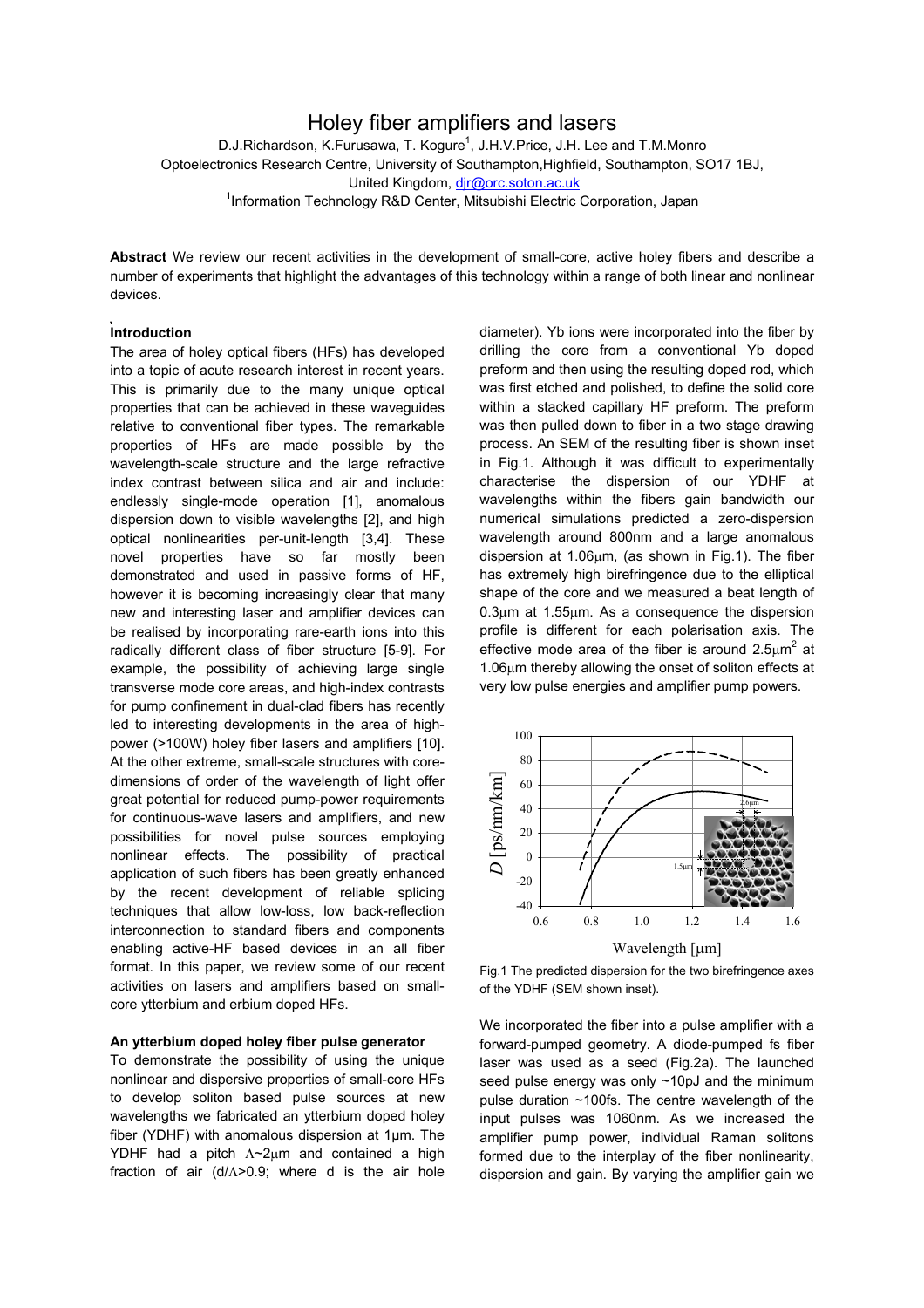were able to continuously tune the Raman soliton wavelength from 1.06um up to 1.33um, as shown in Fig.2b. Measurements of the pulse spectrum and autocorrelation traces showed that the generated solitons maintained a good pulse quality throughout the tuning range. Multi-coloured soliton generation and supercontinuum were observed at higher pump powers.



Fig.2 (a) Schematic of system. (b) The spectra of Splicing point  $H$  High NA fiber continuously-tunable Raman solitons at the YDHF output for

# core. **High gain-efficiency erbium doped HF amplifiers**

We later fabricated an erbium doped holey fiber (EDHF) using the same general approach as for the ytterbium variant, but including a dehydration process to reduce the water content within the final fiber [9]. The structural parameters were Λ=2µm and d/Λ=0.5 which ensured single-mode excitation at the relevant wavelengths (i.e. around 980nm and 1550nm). Note that the doped region within the core was very small, (of the order of  $1\mu$ m in diameter), and centred at the peak of the pump and signal mode profiles. The peak absorption at the pump (976nm) and signal wavelengths (1536nm) was 10dB/m and 15dB/m respectively. The tight physical-confinement of the dopant, and tight optical-confinement of the pump and signal modes, ensures high-pump and signal intensities across the gain region. This in turn provides great scope for high gain-efficiency amplifiers, low-threshold lasers and extended operating wavelength ranges.

To demonstrate the possibility of low laser thresholds we constructed a Fabry-Perot cavity using 3.4m of the fiber [11]. Output coupling was through a cleaved fiber facet (~4% reflectivity) with a high reflector closing the cavity. We observed a pump power threshold of just ~0.5mW, which is around an order of magnitude lower than the values observed for typical commercial EDFs. The slope efficiency was estimated to be 57.3%, close to the theoretical maximum quantum efficiency of 63.8%, confirming the excellent background loss and the beneficial mode overlap properties of the fiber.

We next established splicing techniques to allow us to splice the small-core EDHF to conventional fiber amplifier components (i.e. isolators and pump-couplers). To minimize mode-mismatch we used an intermediary high-NA buffer fiber and had to control the collapse of the EDHF holes and diffusion of Ge in the vicinity of the splice. Total splice losses of <1dB and back reflections below <-47dB were achieved. Splicing allowed us to construct connectorised EDHF gain blocks which greatly facilitated our work. Initially we constructed a reversepumped, high-gain EDHF amplifier (EDHFA) as shown in Fig.3.



pump-powers in the range 0-200mW.<br>Fig.3: Schematic of the EDHFA gain-block (reverse pump<br>Fig.3: Schematical Jacob the EDHFA gain-block (reverse pump configuration). Inset shows the SEM picture of the EDHF



Fig.4 Gain saturation characteristics of the EDHFA at various wavelengths. Inset shows the ASE spectrum with small signal gain conditions at 1560 nm.

Fig.4 shows the gain saturation characteristics of an EDHFA based on 4.5m of EDHF at various operating wavelengths. A maximum small signal internal gain of 44dB at 1533nm was achieved. No evidence of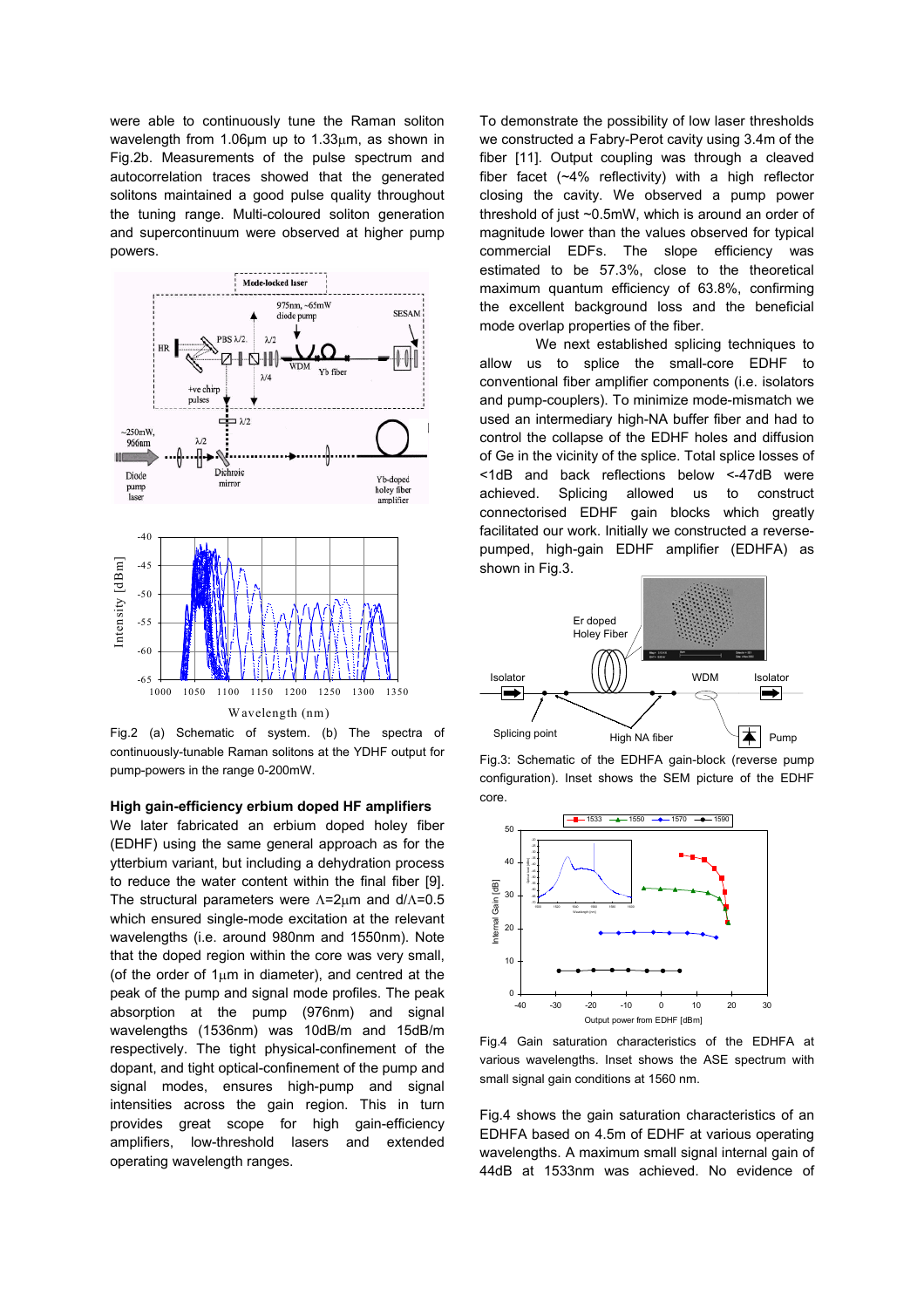unwanted end facet lasing due to potential stray reflections from the EDHF to conventional fiber splices was observed as evidenced by Fig.4 (inset) which shows the ASE spectrum under small signal gain conditions at 1560 nm.

The internal gain efficiency of this amplifier was measured to be ~8dB/mW. More recently, using a forward pumped geometry, we have achieved a gain efficiency of  $>8.6$ dB/mW from a  $\sim$ 3m length of this EDHF (see Figs.8&10), which is comparable to the best gain-efficiency ever reported for a fiber produced from an MCVD preform. Note that aluminosilicate is the preferred glass host option for broadband Er amplifiers. However, it is difficult to achieve such a high gain-efficiency in conventional fibers due to the limited NAs that are possible with aluminium doping. Our results highlight the benefits to be obtained by using HF technology to define the guidance properties of active fibers in a way that is independent of the core glass composition.

Next, to demonstrate the potential for low laser thresholds combined with broad-gain bandwidth operation we constructed a tunable EDHF ring laser (EDHFRL) based on the gain-block shown in Fig. 3. The EDHFA input was connected to a 95% port of a 13dB coupler, and the output was connected through a fiber Bragg grating (FBG) based tunable narrowband filter to a common port of the coupler thereby closing the cavity (see Fig.5). The output coupling for the EDHFRL was thus 5%. Two tunable filters with a 3 dB bandwidth of 0.6nm were required to investigate the laser tuning range. Filter 1, had a tuning range from 1525nm to 1620nm and a minimum loss of 3dB. Filter 2, had a tuning range from 1470nm to 1575nm and a lower minimum loss of 1.5dB. The loss of both filters rose steadily to >5dB at the extremes of their tuning ranges.



Fig.5 Schematic diagram of the EDHFRL.

The output power versus pump power was first measured at a wavelength of 1550nm (using Filter 2 within the cavity). The result is shown in Fig.6. We obtained a laser threshold of 0.48mW of pump (measured at the EDHF input). The optical spectrum under maximum pump power conditions is shown in the inset (a) of Fig.6 where it is seen that an extremely clean, narrowband spectrum, is achieved. Fig.7 shows the results of our experiments on wavelength tunability of our EDHFRL. We obtained a

tuning range of more than 104nm which is comparable to the best ever achieved with conventional EDFs and which was limited by the increased losses of the filters at the edges of their tuning ranges.



Fig.6 Output characteristics of the EDHFRL at 1550 nm near the threshold. Inset a) shows the optical spectrum (pump power ~200mW) and b) the output characteristics over the full range of pump power.



Fig.7 Output power as a function of emission wavelength of the EDHFRL at a maximum pump power. (squares: using Filter1, circles: using Filter 2).



Fig.8 Schematic diagram of the low noise EDHFA.

By moving to a forward pumping geometry (see Fig.8) and by optimising the splicing process to minimise interconnection losses we were able to perform a range experiments geared towards optimising the EDHF gain block for preamplifier applications [10]. The excess losses due to the input/output components (WDMs + isolators) were 0.8dB and 1.0dB respectively, such that the total input/output signal losses were each less than 2dB. The EDHF was pumped using a single co-propagating pump